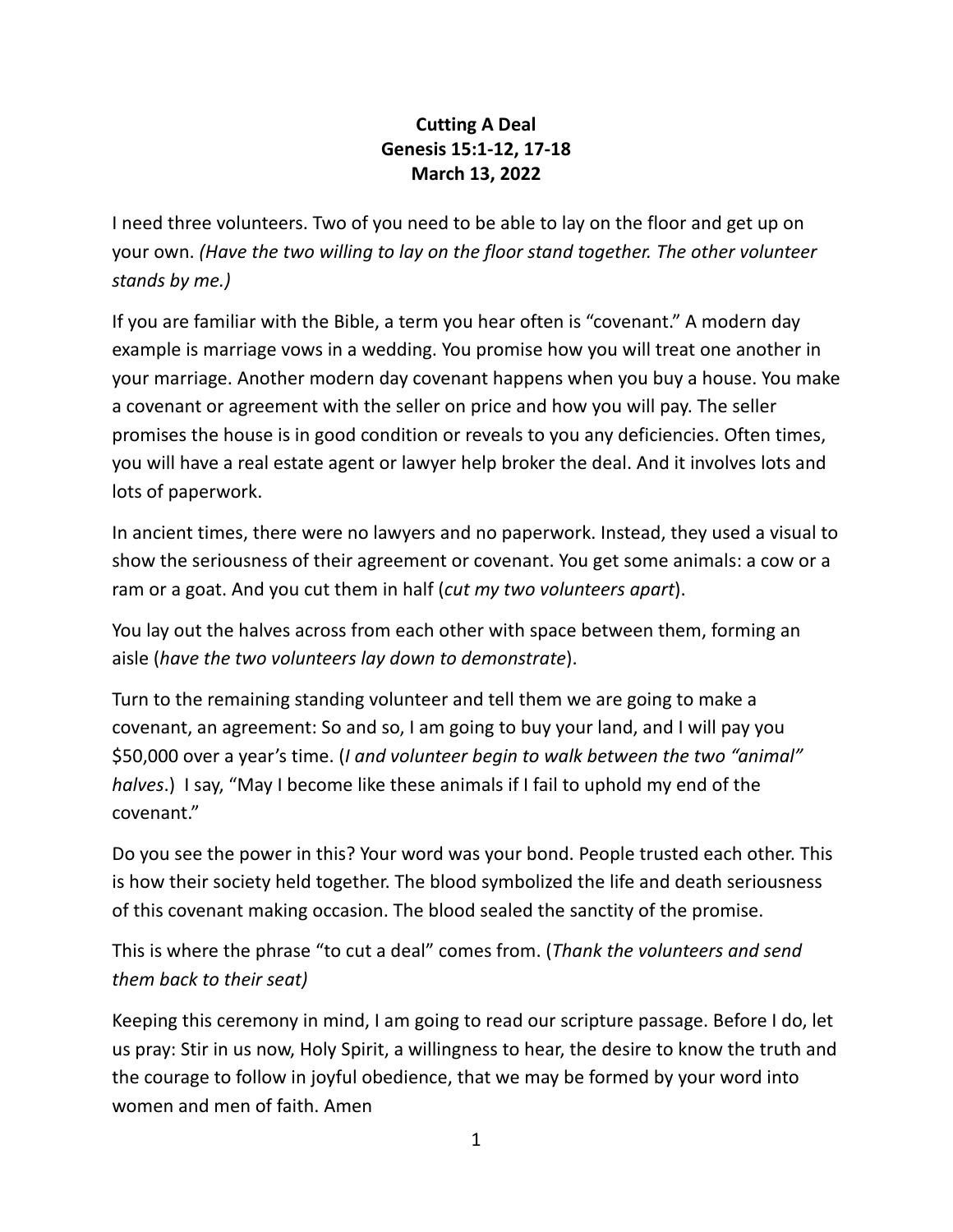As we pick up our scripture passage, previously God has promised to Abraham or Abram (as he is called in our passage) that he will be a father of a great nation, but Abram has some questions.

Genesis 15:1-12, 17-18

After this, the word of the Lord came to Abram in a vision:

"Do not be afraid, Abram.

I am your shield,

your very great reward."

**<sup>2</sup>** But Abram said, "Sovereign Lord, what can you give me since I remain childless and the one who will inheritmy estate is Eliezer of Damascus?" **<sup>3</sup>** And Abram said, "You have given me no children; so a servant in my household will be my heir."

**<sup>4</sup>** Then the word of the Lord came to him: "This man will not be your heir, but a son who is your own flesh and blood will be your heir." **<sup>5</sup>**He took him outside and said, "Look up at the sky and count the stars—if indeed you can count them." Then he said to him, "So shall your offspring be."

**<sup>6</sup>** Abram believed the Lord, and he credited it to him as righteousness.

**<sup>7</sup>**He also said to him, "I am the Lord, who brought you out of Ur of the Chaldeans to give you this land to take possession of it."

**<sup>8</sup>** But Abram said, "Sovereign Lord, how can I know that I will gain possession of it?"

**<sup>9</sup>** So the Lord said to him, "Bring me a heifer, a goat and a ram, each three years old, along with a dove and a young pigeon."

**<sup>10</sup>** Abram brought all these to him, cut them in two and arranged the halves opposite each other; the birds, however, he did not cut in half. **<sup>11</sup>** Then birds of prey came down on the carcasses, but Abram drove them away.

**<sup>12</sup>** As the sun was setting, Abram fell into a deep sleep, and a thick and dreadful darkness came over him…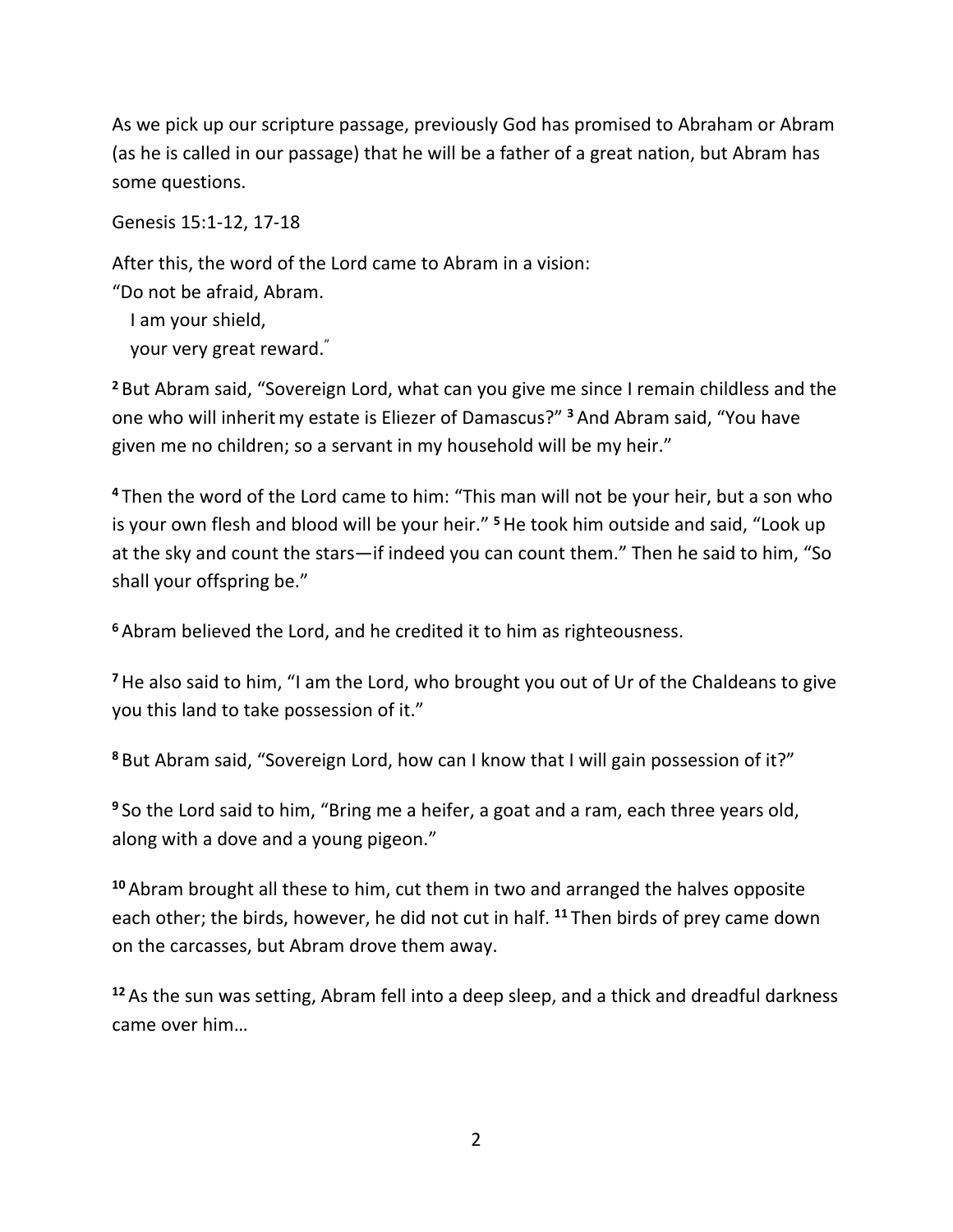When the sun had set and darkness had fallen, a smoking firepot with a blazing torch appeared and passed between the pieces. **<sup>18</sup>**On that day the Lord made a covenant with Abram and said, "To your descendants I give this land, from the Wadi of Egypt to the great river, the Euphrates—"

The word of the Lord. Thanks be to God.

Sometimes there are passages in scripture that are really hard to apply to today. This is one of them.

God makes a promise with Abraham that he will become a father of a great nation. There is a problem. Abraham is childless, and it looks he never will because he is getting old. Thus, Abraham has a question: How can I be a father of a great nation when I am not a father myself? Therefore, Abraham says, to be logical here I am going to take an heir from my servant. God politely declines and assures Abraham a child will come from his own old body.

The passage says Abraham believed. Often, we take this as a throw-away statement.

Keep in mind the culture of Abraham's day. People worshipped gods. People appeased their gods by offering sacrifices to keep the gods on their side. Give whatever they could to keep their favor. They kept "upping the ante" because they never really knew for sure if what they gave pleased their gods, so some would even sacrifice a child, the ultimate gift to a god. It was up to the people to make their god happy.

But what happens in this passage? God spends a lot of time insisting that God will do something for Abraham. God will do the giving, not Abraham. This was unheard of in its day. This goes against everything in Abraham's culture and what he knows. But Abraham believed God. Abraham was declared righteous, not because of all the wonderful things he did for God. He was declared right-with-God, or righteous, because he believed in God's promise.

What is interesting about Abraham's belief is that he still another question in the midst of that belief. God says he is going to give Abraham some land, and Abraham asks: "How can I know I will gain possession of it?" Abraham believed; he was declared righteous, and yet he still has questions.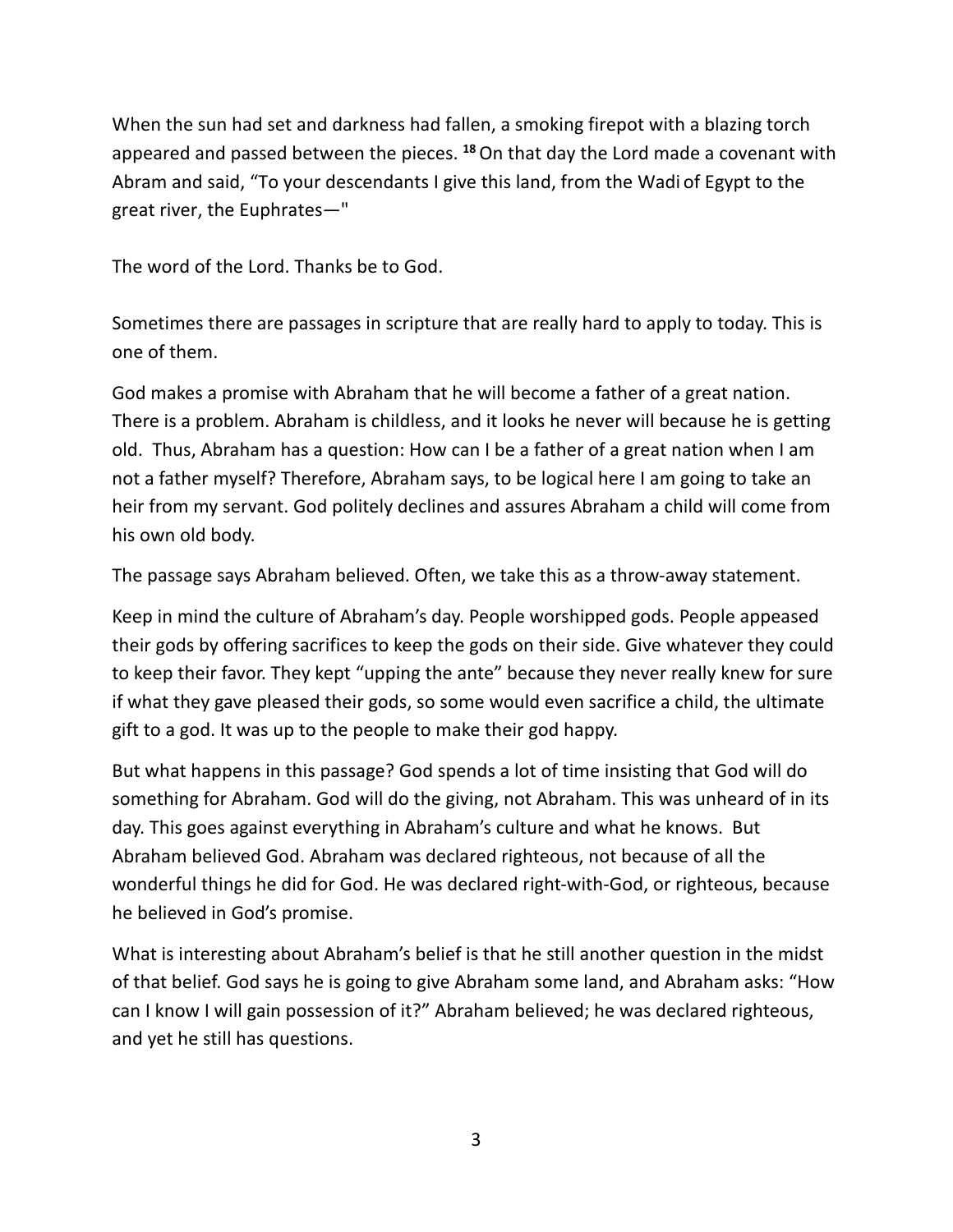Do you have questions for God? Questions can still persist in the midst of belief. In fact, we grow and learn about faith with our questions. We can rise to a higher level of faith with our questions even if we never get an answer in our lifetime. Abraham never saw the answer to his question, yet he believed.

What are your questions for God this morning? Let me tell you about a question I asked of God recently: God, I prayed (along with thousands, no…millions of others) that Russia would not attack Ukraine. So why did it happen? Why were our prayers not answered?

In the midst of my questions and my faith, I have been reading Psalm 10, which is helping me talk to God about this. This Psalm is called an imprecatory Psalm. Imprecatory Psalms are those that call down curses on enemies. These Psalms are hard to read in normal or easy times. But Imprecatory Psalms are made for moments like these in our world. They give us words to express our indignation at evil. And they ask God to do something about it.

Here is a portion of Psalm 10; it begins with the description of the enemy's destructive ways: "Why, O Lord, do you stand far off? Why do you hide yourself in times of trouble? In his arrogance the wicked man hunts down the weak, who are caught in the schemes he devises….He lies in wait near the villages; from ambush he murders the innocent…he catches the helpless and drags them off in his net. His victims are crushed, they collapse; they fall under his strength."

Yet, the Psalmist in the midst of his questions regarding this evil man, ends the Psalm in faith: "You hear, O Lord, the desire of the afflicted; you encourage them, and you listen to their cry, defending the fatherless and the oppressed, in order that man, who is of the earth, may terrify no more."

I encourage you to read Imprecatory Psalms. Go on the computer and search Imprecatory Psalms and they will be listed for you. They can say what is in your heart when you do may not have courage to say it. These Psalms tell you it is okay to say these things and then give you the faith and hope to believe that it will be alright.

So I believe in the midst of the questions.

Back to Abraham's second question. Abraham asks his second question after God makes a promise that Abraham will take possession of the land: "But God, how can I know that I will gain possession of it?"

God says get a heifer, a goat and a ram, some birds.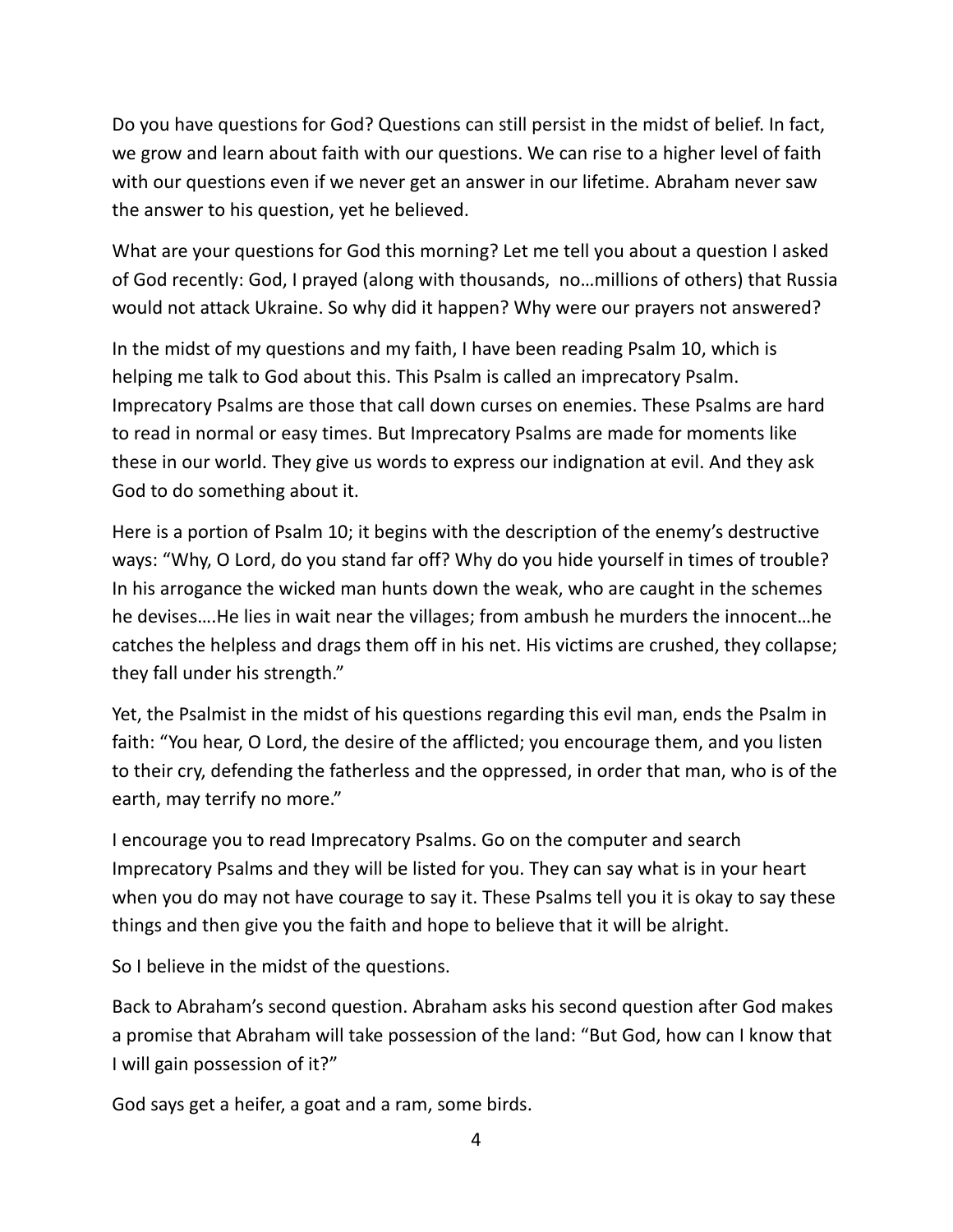Without being told what to do with animals, Abraham cuts them in half and arranges the halves opposite each other. Abraham is doing what the people in his day do when they make a covenant.

Then God makes Abraham wait all day, and Abraham spends the rest of the day driving away the birds of prey from the animal carcasses. Can you imagine the smell, the flies. Oh, the times we are called to wait. Sometimes in not pleasant circumstances. Yet, Abraham is serious in guarding what God has told him to do.

The sun sets, darkness comes, Abraham falls asleep. I love how this is described in our passage: a thick and dreadful darkness came over him. Did you know that God does some of God's best work in the dark?

Now, keep in mind that Abraham is asleep for the rest of the drama. He contributes nothing to what happens next, and what happens next is very strange: "A smoking firepot with a blazing torch appeared and passed between the pieces." What in the world is going on? What is the smoking firepot and why is it passing between the animal pieces?

I think you can give a good guess. The smoking pot is the presence of God. God is passing through the animals alone. But if God and Abraham are making a covenant, why doesn't Abraham pass through the animals? Aren't both parties supposed to pass through when you cut a deal?

This cutting of the deal has taken an unexpected turn. God is making the commitment to uphold both ends of the deal. All the benefits and blessings from this deal is God's responsibility alone. If Abraham fails to do his part, if Abraham stops believing, God will be faithful and still give what God has promised. Abraham is being invited to trust God in this…that God will be faithful even when Abraham messes up.

Does this sound familiar? This is a picture of grace….my favorite word that I spoke to the children about. It's all God. Abraham just receives.

God is using a ceremony common in Abraham's culture to help Abraham understand God's faithfulness. God is taking the things of Abraham's world to communicate a promise, a covenant, the faithfulness and grace of God in a way he will remember.